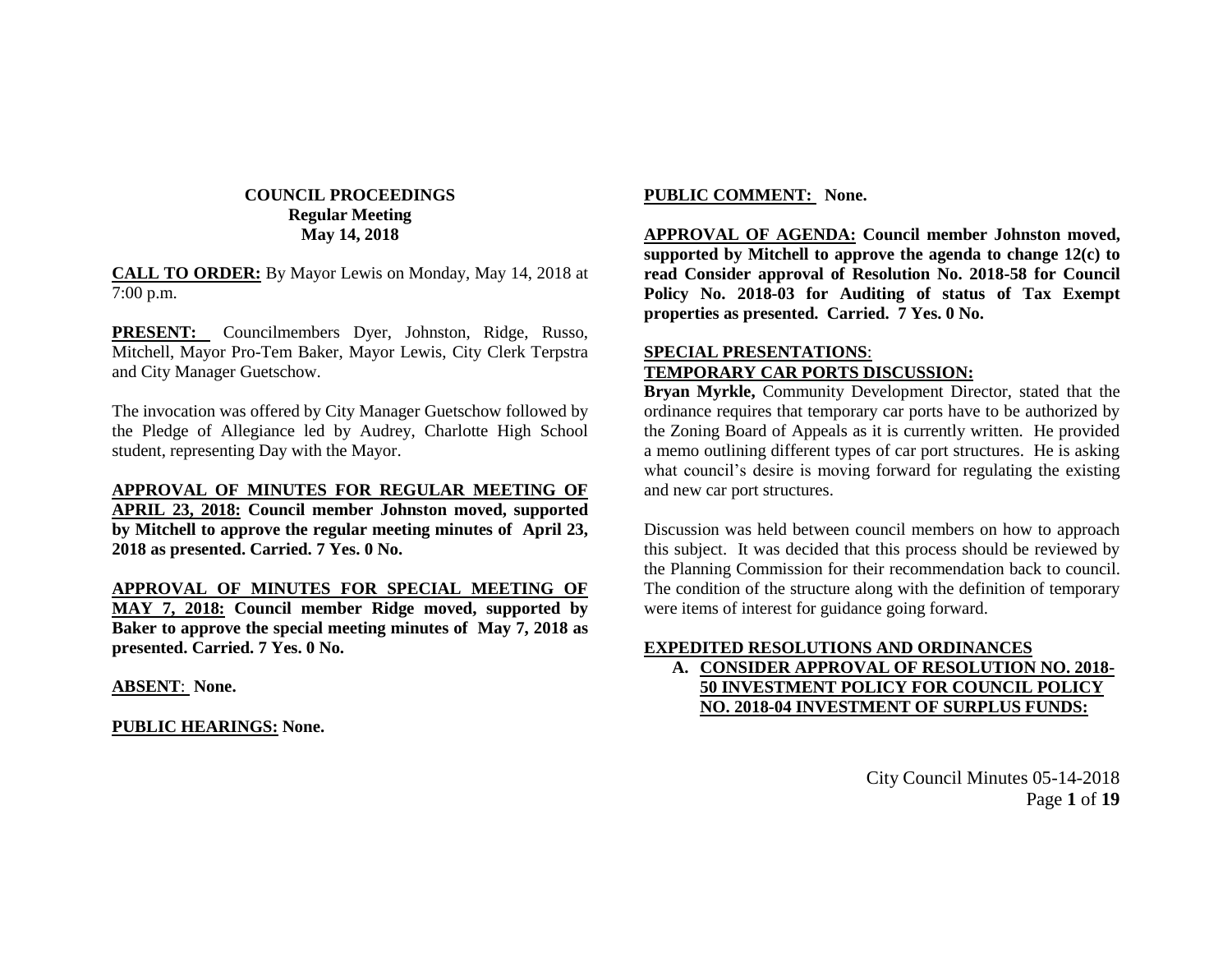### **RESOLUTION NO. 2018-50 A RESOLUTION TO APPROVE COUNCIL POLICY 2018-04 REGARDING THE INVESTMENT OF SURPLUS FUNDS**

### **1. PURPOSE**

The purpose of this policy is to establish criteria to guide administrators in investing surplus cash held by various funds so as to preserve the City's financial assets, maximize investment returns and meet the organization's daily cash flow needs.

### **2. AUTHORITY**

This policy is adopted pursuant to the provisions of MCL 129.91 et seq.

## **3. BACKGROUND**

At times the City holds cash in excess of its near-term needs. These funds are available for investing so as to generate additional income.

Public Act 20 of 1943 (MCL 129.91 et seq.) identifies the types of investments that the City may hold. It requires the City Council to adopt a resolution identifying its investment officer and authorizing the investment of surplus funds.

City Council last amended its investment policy in December 2000. Since that time, PA 20 has been amended to broaden the range of investments available to the City. This policy, then, contains specific authorization for investing in accordance with these amendments.

### **4. SCOPE**

This investment policy applies to activities of the City related to investing the financial assets of all funds, including, but not limited to, the following:

- General Fund
- Special Revenue Funds
- Debt Service Funds
- Capital Improvement Funds
- Enterprise Funds
- Internal Service Funds
- Trust and Agency Funds

## **5. OBJECTIVES**

Funds of the City will be invested in accordance with the provisions of Public Act 20 of 1943, as amended, so as to achieve the following objectives:

- Safety. Investments shall be made in a manner that seeks to ensure the preservation of capital in the overall portfolio. To attain this objective of preservation of capital, speculation is prohibited. Further, to the extent feasible, investments will be made through institutions that have been evaluated in terms of their soundness as measured by accepted industry standards. When practical, investments shall be made within insured limits.
- City Council Minutes 05-14-2018 • Liquidity. The Investment Officer, working with the City Manager, shall ensure that funds are continuously available to meet immediate and near-term payment requirements for payroll, accounts payable and debt service. In addition,

Page **2** of **19**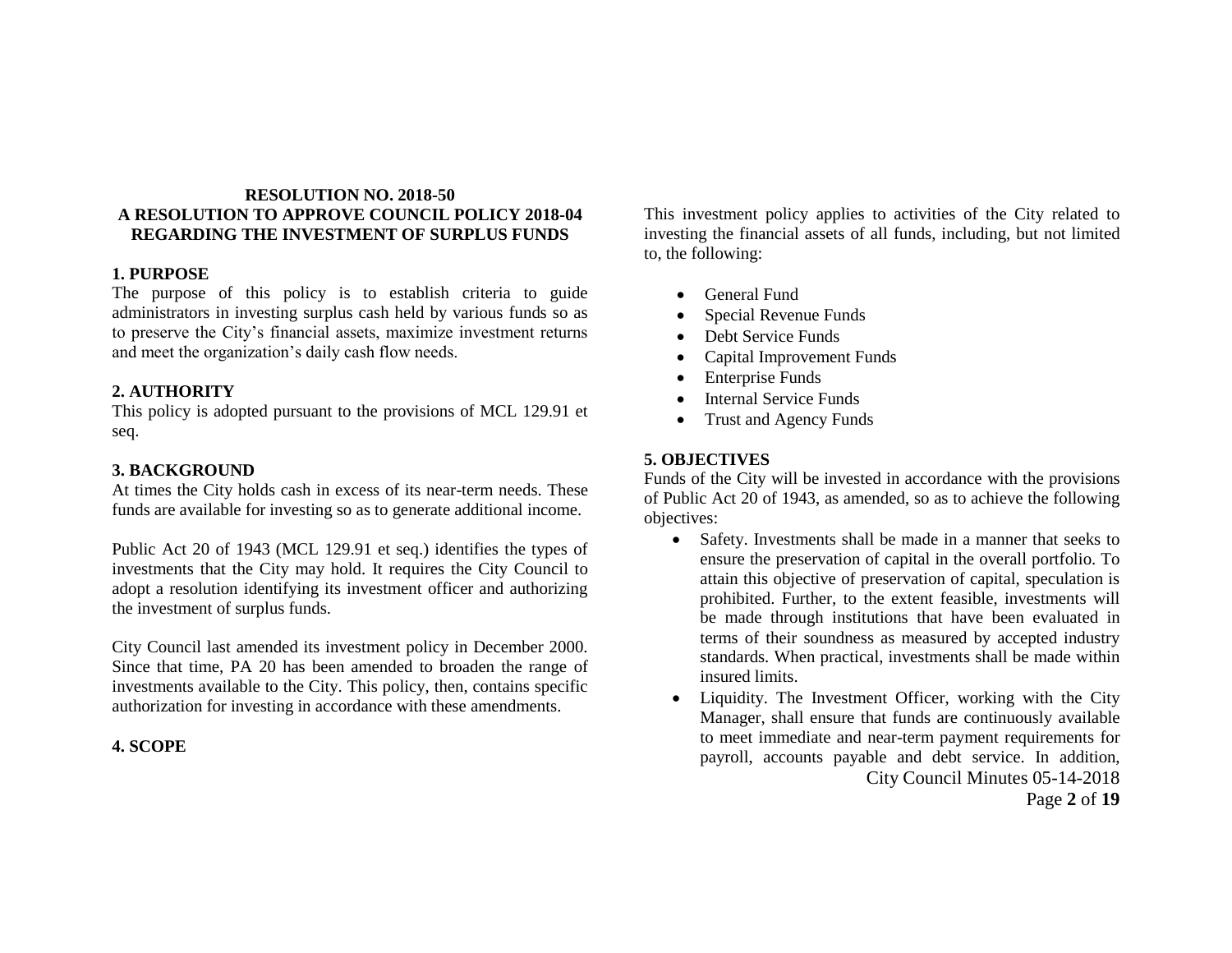investments shall be made so as to avoid illiquid securities so as to meet unanticipated financial needs.

 Yield. The investment portfolio shall be designed to attain a market average rate of return throughout budgetary and economic cycles, taking into account investment risk constraints, cash flow characteristics of the portfolio and limitations on suitable investments in order to achieve safety of capital and liquidity of assets.

#### **6. DELEGATION OF AUTHORITY.**

In accordance with the provisions of the Charter, the City Treasurer is hereby designated as the Investment Officer of the City. The Treasurer shall have the responsibility for depositing City funds and carrying out investment decisions and activities in consultation with the City Manager and in conformance with the provisions and limitations of this policy, Public Act 20 of 1943 as amended and in a manner consistent with prudent practice. In the absence of the Treasurer, the duties required or authorized by this policy shall be performed by the City Manager.

#### **7. DIVERSIFICATION.**

Investments shall be diversified to the extent necessary to avoid incurring unreasonable risks to principal inherent in over-investing in specific instruments, individual financial institutions or maturities while balancing that risk against the burden of managing a portfolio of instruments, institutions and maturities that is more complex than is warranted in order to achieve the objectives stated herein.

#### **8. INSTRUMENTS.**

The Investment Officer may invest surplus funds in accordance with the provisions of Public Act 20 of 1943, as amended as follows:

- In bonds, securities, and other obligations of the United States or an agency or instrumentality of the United States;
- In certificates of deposit, savings accounts, money market accounts, deposit accounts or depository receipts of a financial institution provided the financial institution is an eligible institution under federal and state laws or rules. The institution must be federally or state chartered, insured by a federal agency and authorized by the Council as a repository for City funds;
- In investment pools organized under the Surplus Funds Investment Pool Act (Public Act 367 of 1982 as amended);
- In commercial paper rated at the time of purchase within the 2 highest classifications established by not less than 2 standard rating services and that matures not more than 270 days after the date of purchase;
- In mutual funds registered under the investment company act of 1940 (15 USC 80z-1 to 80a-64) with authority to purchase only investment vehicles that are legal for direct investment by a public corporation; provided, however, a mutual fund is not disqualified as a permissible investment solely by reason of either of the following:
	- o The purchase of securities on a when-issued or delayed delivery basis;
	- o The ability to lend portfolio securities as long as the mutual fund receives collateral at all times equal to at least 100% of the value of the securities pledged;

City Council Minutes 05-14-2018 Page **3** of **19**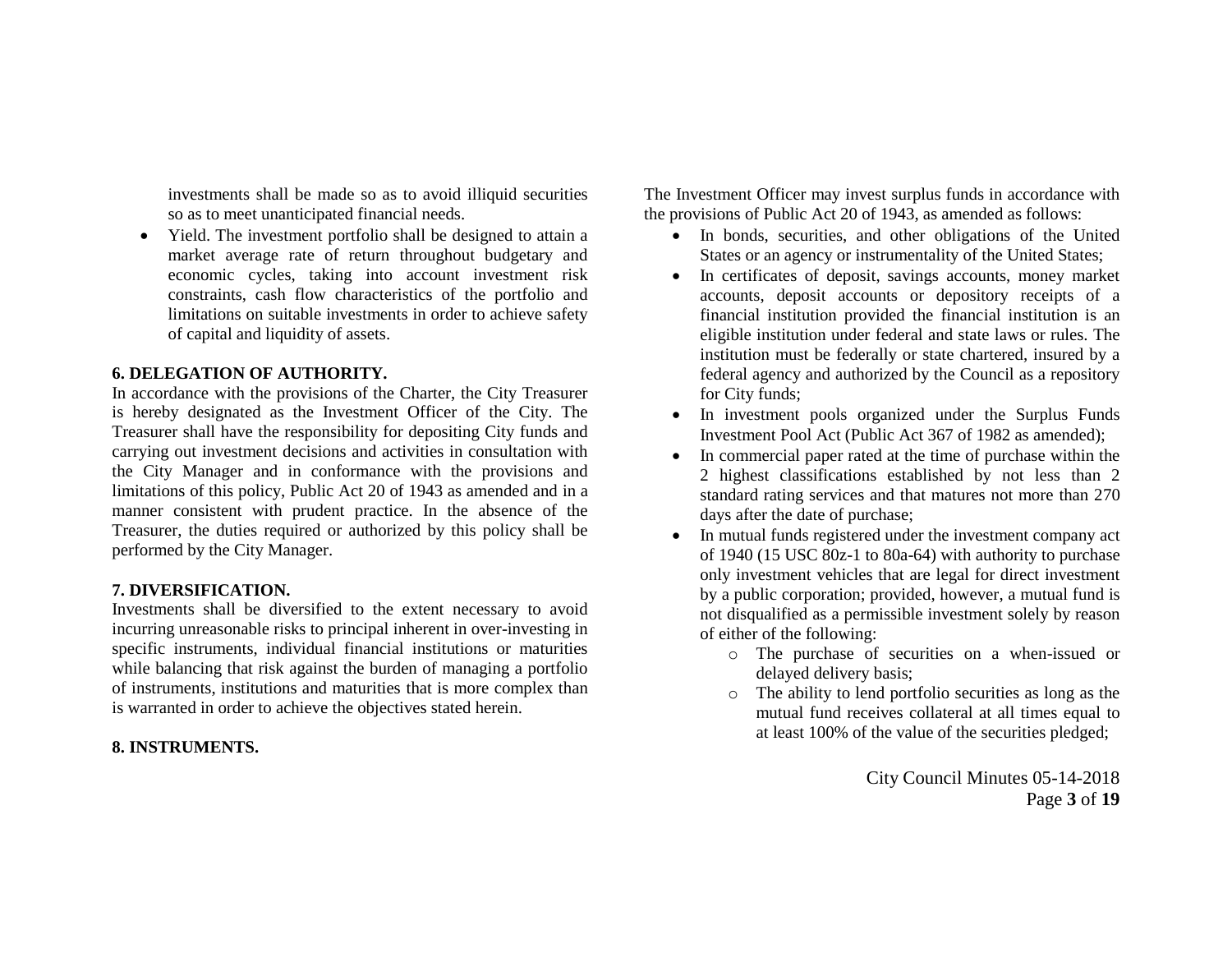- o The limited ability to borrow and pledge a like portion of the portfolio's assets for temporary or emergency purposes;
- In certificates of deposits obtained through a financial institution as provided in subsection (5) of section 1 of Public Act 20 of 1943, as amended;
- In deposit accounts of a financial institution as provided in subsection (6) of section 1 of Public Act 20 of 1943, as amended;
- In repurchase agreements consisting of bonds, securities and other obligations of the United States or an agency or instrumentality of the United States

### **9. SAFEKEEPING AND CUSTODY.**

All security transactions shall be conducted on a delivery-versuspayment basis. Securities will be held by a third-party custodian designated by the Investment Officer and evidenced by safekeeping receipts or held by the Investment Officer in a secure and fire-proof location in City Hall, at his or her discretion.

### **10. PRUDENCE.**

Investments shall be made with judgment and care, under circumstances then prevailing, which persons of prudence, discretion and intelligence exercise in the management of their own financial affairs, not for speculation but for investment, considering the probable safety of their capital as well as the probable income to be derived.

### **11. REPORTING**

The Investment Officer shall provide to the City Manager and the City Council monthly not later than the second regular Council meeting of the month a report listing the various accounts and investments held by the City as of the last day of the preceding month. Each year within 90 days following the end of the fiscal year, the Investment Officer shall provide to the City Manager and the City Council a report describing the return on investments made and held during the preceding fiscal year.

### **12. POLICIES REPLACED.**

This policy replaces and supersedes the investment policy adopted by Council on December 11, 2000 and any other investment policies or resolutions adopted by the Council.

### **13. EFFECTIVE DATE**

This policy shall become effective upon its approval by the City Council.

#### **14. SUNSET DATE**

This policy shall sunset four years following its effective date.

**Council member Johnston moved, supported by Russo to approve Resolution No. 2018-50 Investment Policy for Council Policy No. 2018-04 Investment of Surplus Funds as presented. Carried. 7 Yes. 0 No.**

City Manager Guetschow stated that the intent will be to consolidate banks and use Independent Bank as the primary banking source for

> City Council Minutes 05-14-2018 Page **4** of **19**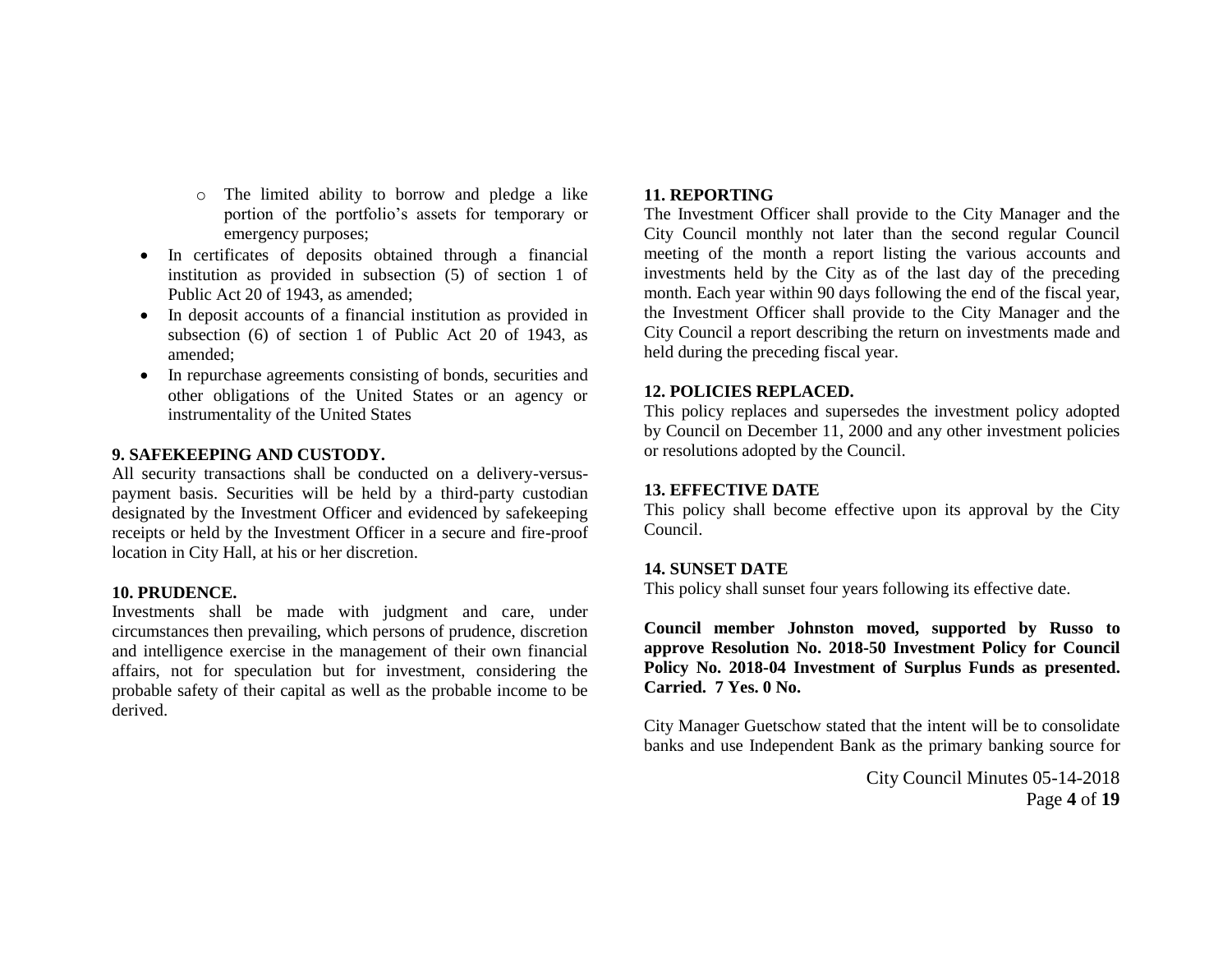City funds. He stated state law requires some changes to the policy to allow for different banking optioins.

## **B. CONSIDER APPROVAL OF RESOLUTION NO. 2018- 51 TO APPROVE POLC COMMAND STAFF BARGAINING AGREEMENT JULY 1, 2018 – JUNE 30, 2021:**

### **RESOLUTION NO. 2018-51 A RESOLUTION TO APPROVE A COLLECTIVE BARGAINING AGREEMENT WITH THE SUPERVISORY UNIT OF THE CHARLOTTE POLICE DEPARTMENT**

- **WHEREAS,** the City has previously entered into a collective bargaining agreement with Police Officers Labor Council Charlotte Police Department Supervisory Unit which agreement concludes on June 30, 2018; and
- **WHEREAS,** the parties to the agreement, through their respective representatives, have negotiated a successor agreement describing the terms and conditions of employment for members of the aforementioned bargaining unit; and
- **WHEREAS,** the agreement includes modifications to the predecessor agreement generally described as follows:
	- Personal Days: Granted personal days cannot be cancelled within 3 days prior to the scheduled leave;
	- Residency: Residency requirement is deleted;
	- Vacation: Advance notice for scheduling limited vacations reduced from 14 to 5 days;
	- Vacation: Employees permitted to roll over up to 40 hours unused vacation into the next year;
- Retirement Health Savings Account: Increase employer match from \$1000/year to \$1300 per year over three years;
- Tuition Reimbursement: Establish tuition reimbursement program for employees pursuing bachelor or higher degrees up to \$250/credit hour with a maximum lifetime payment for 32 credit hours;
- Wages: 2% increase in wages for each year of the agreement;
- Duration: July 1,  $2018 -$  June 30,  $2021$ ;

and

- **WHEREAS,** entering into this agreement serves to promote harmony with the members of the bargaining unit and preserves a constructive labor environment which is a benefit to all citizens;
- **NOW, THEREFORE, BE IT RESOLVED** that the Council does hereby approve the terms of the collective bargaining agreement, including the modifications generally described above, and authorizes the Mayor, City Manager and City Clerk to execute the agreement on behalf of the City.

**Mayor Pro-Tem Baker moved, supported by Dyer to approve Resolution No. 2018-51 to approve POLC Command Staff Bargaining Agrement July 1, 2018 – June 30, 2021 as presented. Carried. 7 Yes. 0 No.**

> City Council Minutes 05-14-2018 Page **5** of **19**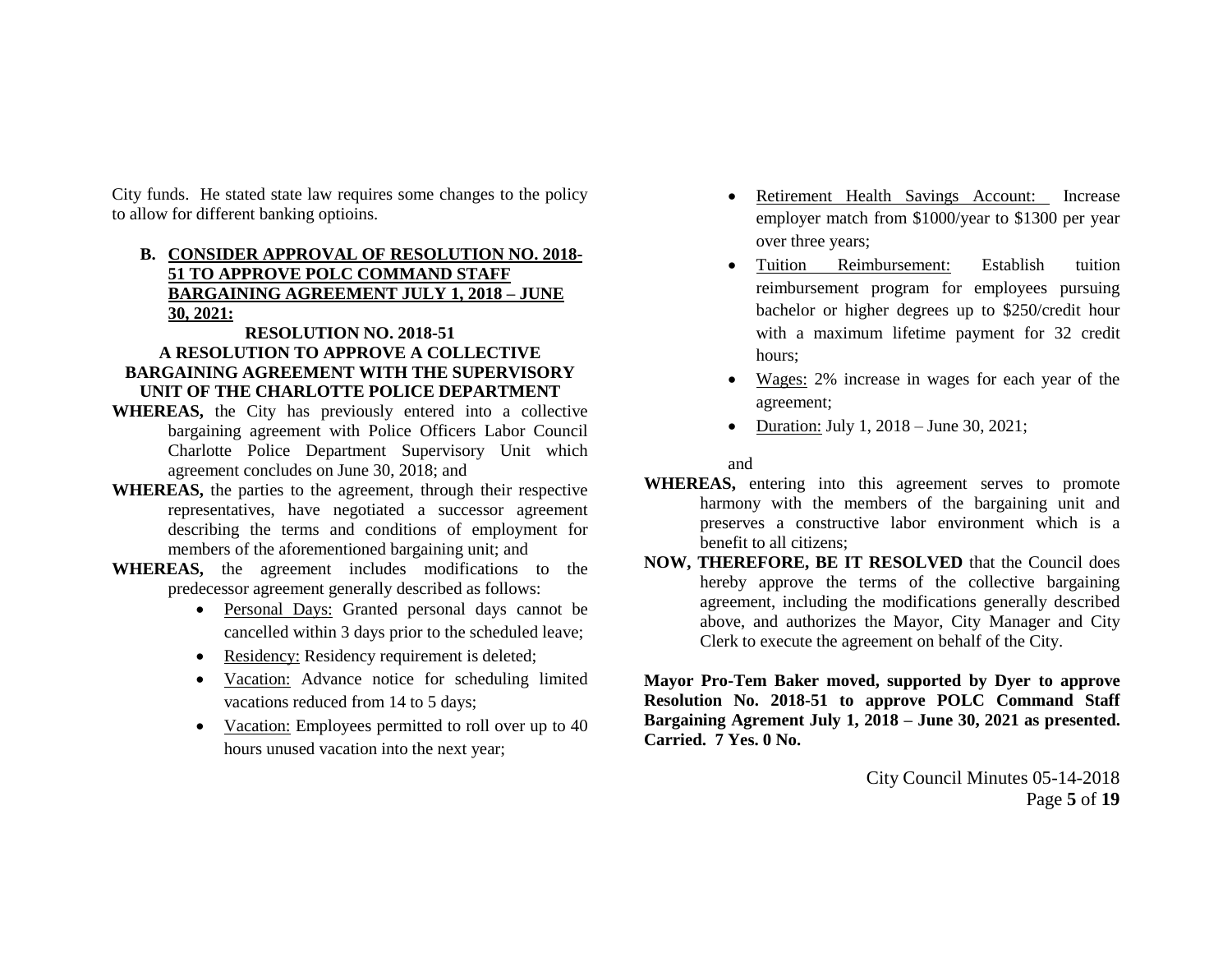### **C. CONSIDER APPROVAL OF RESOLUTION NO. 2018- 52 FOR REPLACEMENT COMMUNITY ROOM CARPET:**

# **RESOLUTION NO. 2018-52 A RESOLUTION TO AUTHORIZE A CONTRACT WITH LANSING TILE & MOSAIC, INC. FOR SERVICES RELATED TO THE REPLACEMENT OF CARPET FOR THE COMMUNITY ROOM**

- **WHEREAS,** this project was identified for completion within the FY17-18 budget; and
- **W HEREAS,** bids were solicited for the replacement of carpet for the City Hall Community Room; and
- **WHEREAS,** two (2) bids were received by the due date required; and
- **WHEREAS,** those bids are as follows; Lansing Tile & Mosaic, Inc in the amount of \$4,757.00, and Flooring America Carpet Studio in the amount of \$6,886.14; and
- **WHEREAS,** the Lansing Tile & Mosaic, Inc. is the lowest bid that met required specifications; and
- **THEREFORE, BE IT RESOLVED** That the City enter into a contract with Lansing Tile & Mosaic, Inc. to provide the above-mentioned services.

**Council member Ridge moved, supported by Johnston to approve Resolution No. 2018-52 to approve replacement of Community Room Carpet as presented. Carried. 7 Yes. 0 No.**

### **D. CONSIDER APPROVAL OF RESOLUTION NO. 2018- 53 TO AUTHORIZE REPLACEMENT OF BOILER & AIR CONDITIONING AT AIRPORT: RESOLUTION NO. 2018-53 A RESOLUTION TO AUTHORIZE THE REPLACEMENT OF THE BOILER AND AIR CONDITIONING AT THE AIRPORT**

- **WHEREAS,** the boiler at the Fitch Beach Airport has failed this last season as evidenced by a hole in the side of it; and
- **WHEREAS,** removal of the carpet as part of the renovation project has uncovered a crack and settling in the concrete where the in-slab boiler piping runs; and
- **WHEREAS,** separate air conditioning (AC) unit is approximately 18 years old which is beyond the expected 10-15 year life; and
- **WHEREAS,** quotes were received with options to replace just the boiler, or to replace the boiler and air conditioner with one unit; and
- **WHEREAS,** all quotes were less to replace the boiler with a forced air system; and
- **WHEREAS,** the lowest quote was received from Spitzer HVAC, LLC in the amount of \$5,365.00 to remove and replace the boiler and AC unit and replace it with a single 72,000 BTU, 2.5 ton combination unit; and
- **WHEREAS,** the new system will be paid for out of reserves in the Airport Fund; and
- **WHEREAS,** Section 2-178 of the City Ordinances allows for the waiver of sealed bids.
- **THEREFORE, BE IT RESOLVED** That the City Council approve the replacement of the boiler and AC unit at the Fitch Beach

City Council Minutes 05-14-2018 Page **6** of **19**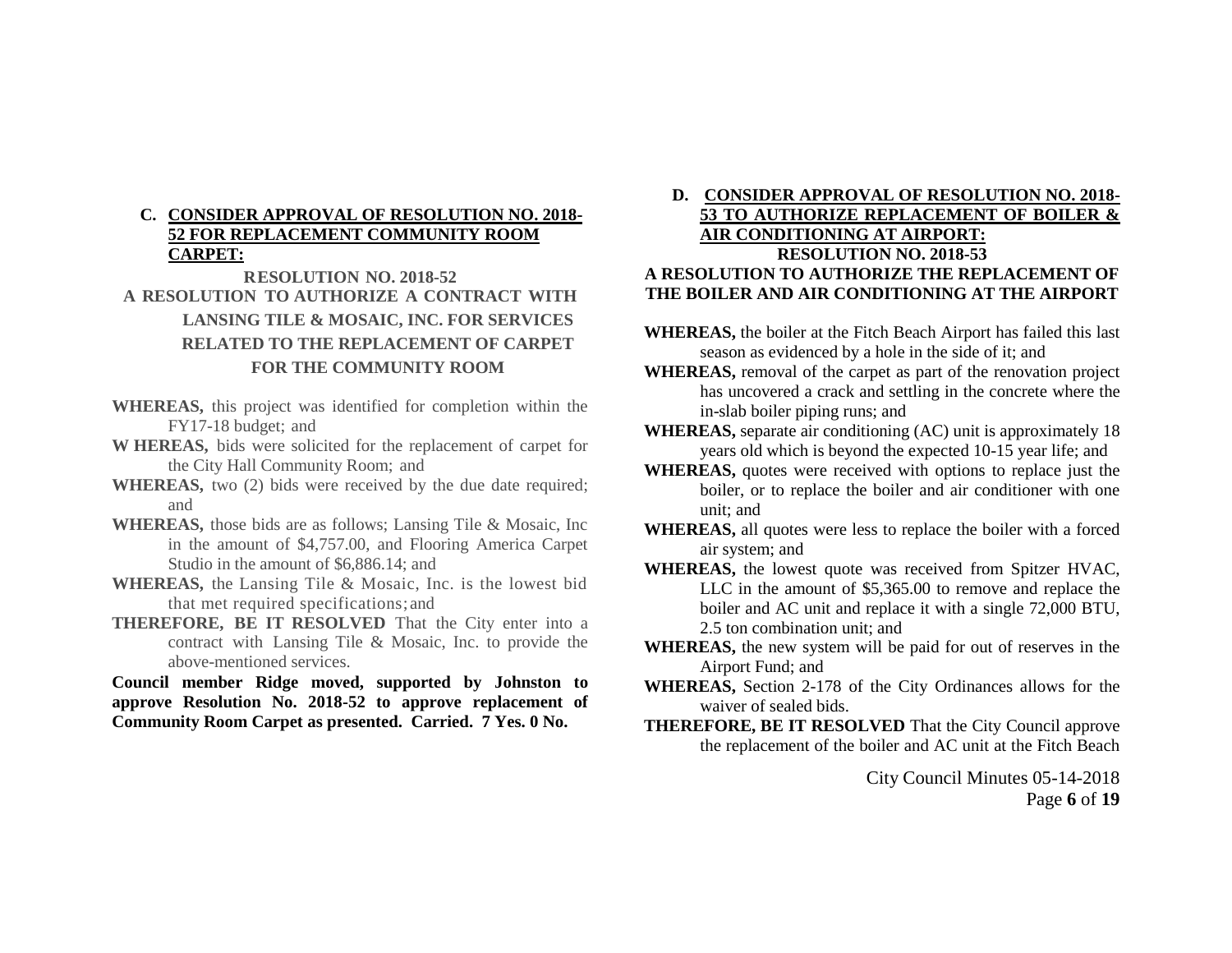Airport by Spitzer HVAC, LLC in the amount of \$5,365.00 and agrees to waive the sealed bid process.

**Council member Johnston moved, supported by Mitchell to approve Resolution No. 2018-53 to authorize replacement of boiler & air conditioning at airport as presented. Carried. 7 Yes. 0 No.**

## **E. CONSIDER APPROVAL OF RESOLUTION NO. 2018- 57 REGARDING PAYMENT OF CLAIMS & ACCOUNTS:**

## **RESOLUTION NO. 2018-57 A RESOLUTION TO APPROVE EXPENDITURES OF THE CITY**

### **FOR MAY 7, 2018**

**WHEREAS,** Section 7.7 (B) of the City Charter requires Council approval for the expenditure of city funds; and

**WHEREAS,** the April 27, 2018 payroll totaled \$140,983.35; and **WHEREAS,** the May 14, 2018 claims total \$268,307.26;

**THEREFORE, BE IT RESOLVED** that the City Council approves claims and accounts for May 14, 2018 in the amount of \$409,290.61

#### **APPROVAL OF CLAIMS AND ACCOUNTS BY ROLL CALL**

**VOTE: Mayor Pro-Tem Baker moved, supported by Johnston to approve Resolution 2018-57 for expenditures of the City for May 14, 2018 as presented. Carried. 7 Yes. 0 No.**

#### **ACTION ITEMS – RESOLUTIONS AND ORDINANCES:**

### **A. CONSIDER APPROVAL OF RESOLUTION NO. 2018- 43 FOR COUNCIL POLICY NO. 2018-02 TO ALLOW APPEAL BY LETTER FOR BOARD OF REVIEW: RESOLUTION NO. 2018-43 A RESOLUTION TO ALLOW LETTER APPEALS TO THE BOARD OF REVIEW**

- **WHEREAS,** the Board Of Review is authorized to hear various appeals pursuant to the General Property Tax Act; and
- **WHEREAS,** According to MCL 211.30 (7), the governing body of the township or city may authorize, by adoption or resolution, a resident or nonresident taxpayer to file his or her protest before the board of review by letter without a personal appearance by the taxpayer or his or her agent;
- **THEREFORE,** in order to ease the burden on taxpayers, and to ensure that all taxpayers have an equal opportunity to be heard by the Board of Review we believe each taxpayer should have the right to also appeal by letter rather than in person;
- **THERFORE BE IT RESOLVED,** that the City of Charlotte approves this resolution allowing such appeals as further outlined in Council Policy No. 2018-02.

### **COUNCIL POLICY NO. 2018-02 LETTER APPEALS TO THE BOARD OF REVIEW**

#### **1. PURPOSE**

The purpose of this policy is to permit resident taxpayers to file a protest of their property assessments with the Board of Review by

> City Council Minutes 05-14-2018 Page **7** of **19**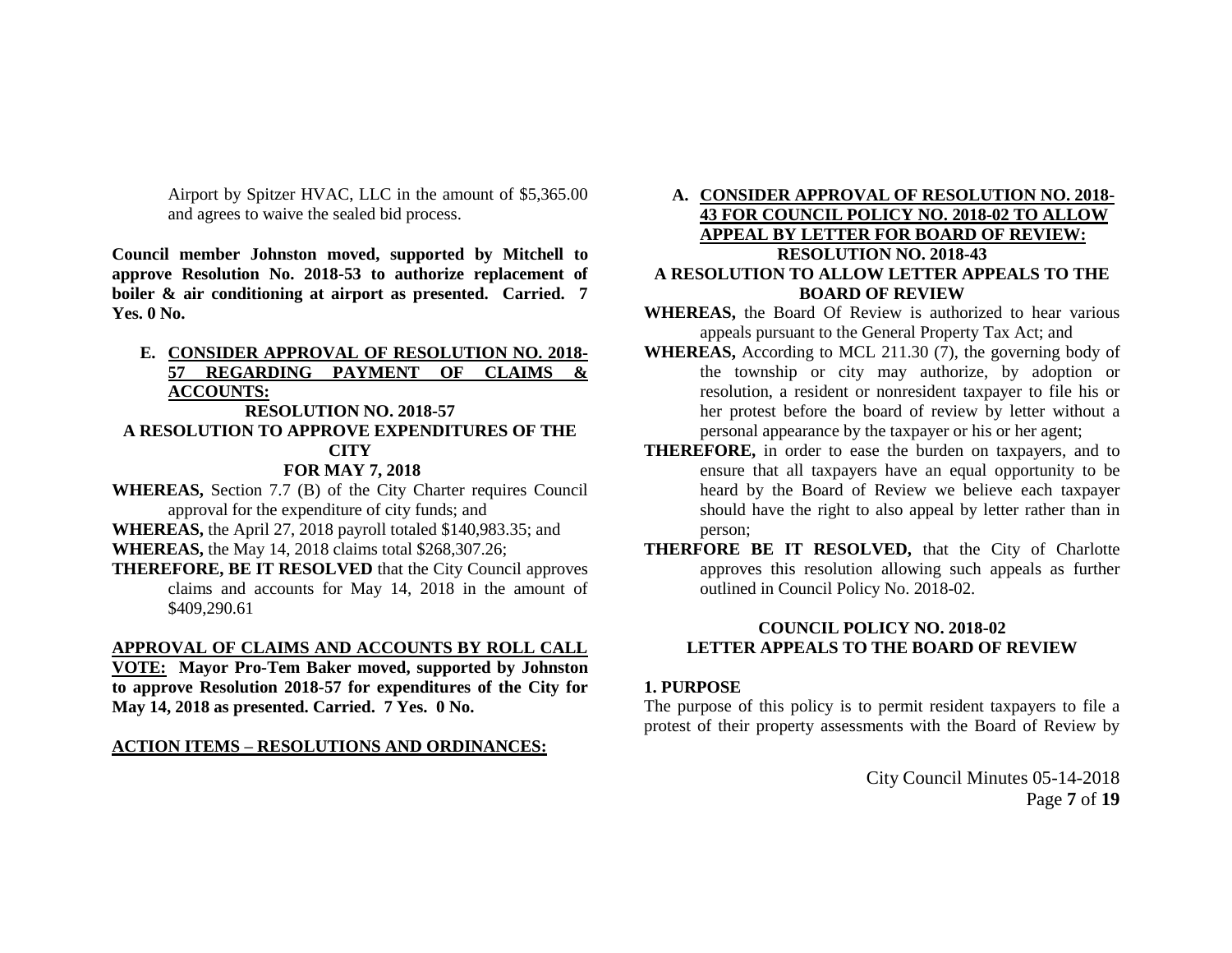letter without a personal appearance before the Board of Review by the taxpayers or their agents.

### **2. AUTHORITY**

This policy is adopted pursuant to the provisions of MCL 211.30(8).

## **3. BACKGROUND**

A portion of the revenues of the City are derived through the imposition of a tax on real and personal property. As required by state statute, the City's charter and its administrative code, the City has established an Assessing Department charged with fairly and equitably determining the values of properties subject to taxation. On occasion, property owners dispute the determination of values of properties and lodge protests with the Board of Review. The Board of Review examines these protests, supporting documentation and comments from taxpayers. The Board has the authority to affirm the assessment established by the City Assessor or modify the assessment. If a taxpayer is not satisfied with the Board's determination, he or she may appeal to the Michigan Tax Tribunal. Present practice requires a residential taxpayer, or his or her

representative, to appear in person before the Board of Review. Failure to appear in person prohibits a taxpayer's advancing his or her appeal to the Michigan Tax Tribunal.

State law permits the City Council to waive the requirement for a personal appearance by residential taxpayers or their representatives before the Board of Review. Owners of commercial property are already granted this opportunity.

## **4. APPEAL BY LETTER**

Pursuant to the provisions of MCL 211.30(8), resident taxpayers are hereby permitted to protest before the Board of Review by letter without personal appearances by the taxpayers or their representatives. Assessment notices issued subsequent to the approval of this policy shall contain a statement notifying taxpayers of this option.

## **5. EFFECTIVE DATE**

This policy shall become effective upon its approval by the City Council.

## **6. SUNSET DATE**

This policy shall sunset four years following its effective date.

**Council member Johnston moved, supported by Ridge to approve Resolution No. 2018-43 for Council Policy No. 2018-02 to allow appeal by letter for Board of Review as presented. Carried. 7 Yes. 0 No.**

**B. CONSIDER APPROVAL OF RESOLUTION NO. 2018- 44 FOR COUNCIL POLICY NO. 2018-01 TO ALLOW WAIVER OF PROPERTY TAX AFFIDAVIT FEES FOR LATE FILING: RESOLUTION NO. 2018-44**

# **CITY OF CHARLOTTE**

**WHEREAS,** MCL 211.27b, General Property Tax Act, addresses charging a fee for interest and penalty for failure to timely file form 2766, Property Transfer Affidavit, or the adoption of a local unit Resolution to the contrary; and

> City Council Minutes 05-14-2018 Page **8** of **19**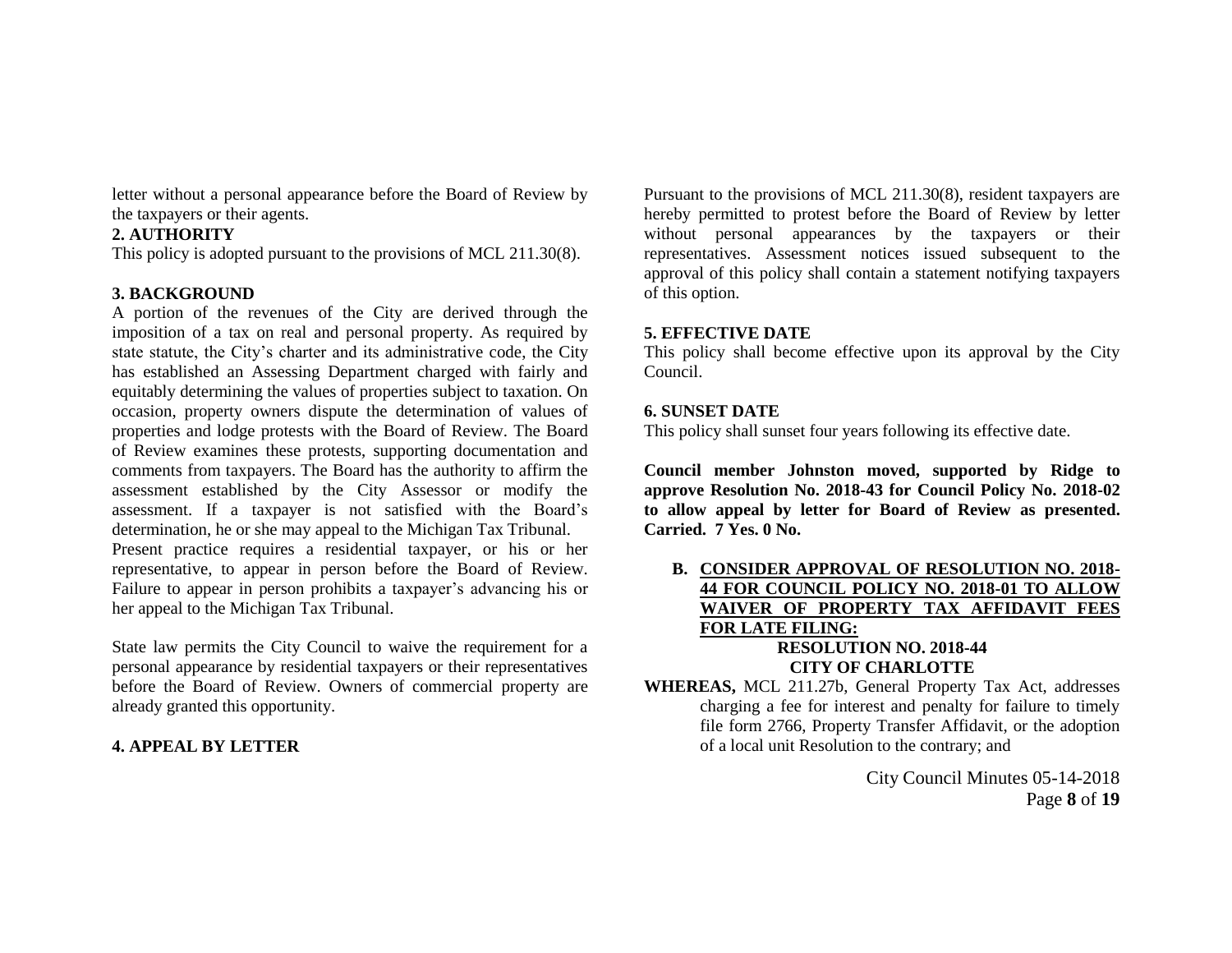- **WHEREAS**; MCL 211.27b requires a penalty to be assessed to the buyers of properties if a Property Transfer Affidavit is not filed by the new property owner within 45 days of any transfer of ownership.
- **NOW, THEREFORE, BE IT RESOLVED** that the City of Charlotte waives the penalty for failure to file Property Transfer Affidavits (PTAs) within 45 days, for all transfers.
- **BE IT FURTHER RESOLVED** that this waiver may be requested to be set aside by the Assessor, or other local unit official, in specific cases and, therefore, collect late fees in those specific cases, wherein those fees for specific instances will comply with Michigan Compiled Laws 211.27b (1)(c) and 211.27b (1)(d) as further outlined in Council Policy No. 2018-03.

### **COUNCIL POLICY 2018-01 PROPERTY TRANSFER AFFIDAVIT PENALTY WAIVER**

#### **1. PURPOSE**

The purpose of this policy is to establish compliance with the provisions of state statute requiring action by the governing body to waive the collection of penalties for failure to timely file a property transfer affidavit with the Assessor.

#### **2. AUTHORITY**

This policy is adopted pursuant to the provisions of MCL 211.27b(5).

#### **3. BACKGROUND**

In late 2017, the Michigan State Tax Commission published guidelines for conducting its next cycle of Assessing Minimal Audit Requirements, a review of the practices of assessing officers and departments to determine compliance with standards intended to insure compliance with state laws and regulations related to the assessing of real and personal property. The new cycle will include a determination as to whether assessors are levying penalties for failure to timely file a property transfer affidavit or such penalties have been waived by the local governing body.

Property transfer affidavits are notifications to the assessing department that real property has been sold. An assessing department is interested in receiving this information to insure that its records of property ownership are accurate and to obtain information used in completing its sales studies.

State law requires the filing of property transfer affidavits within 45 days following the sale. Penalties for residential sales are \$5 per day up to a maximum of penalty of \$200. For industrial or commercial real property with a sales price of \$100 million or less, the penalty is \$20 per day up to a maximum of \$1,000. The penalty for transfers of commercial or industrial properties over \$100 million is \$20,000.

Failure to file a property transfer affidavit is rare and the City has never imposed a penalty. In instances in which the property transfer affidavit has not been filed within the required 45 days, the assessor has been successful in obtaining compliance after notification in almost all instances. Lack of compliance with the requirement to file

> City Council Minutes 05-14-2018 Page **9** of **19**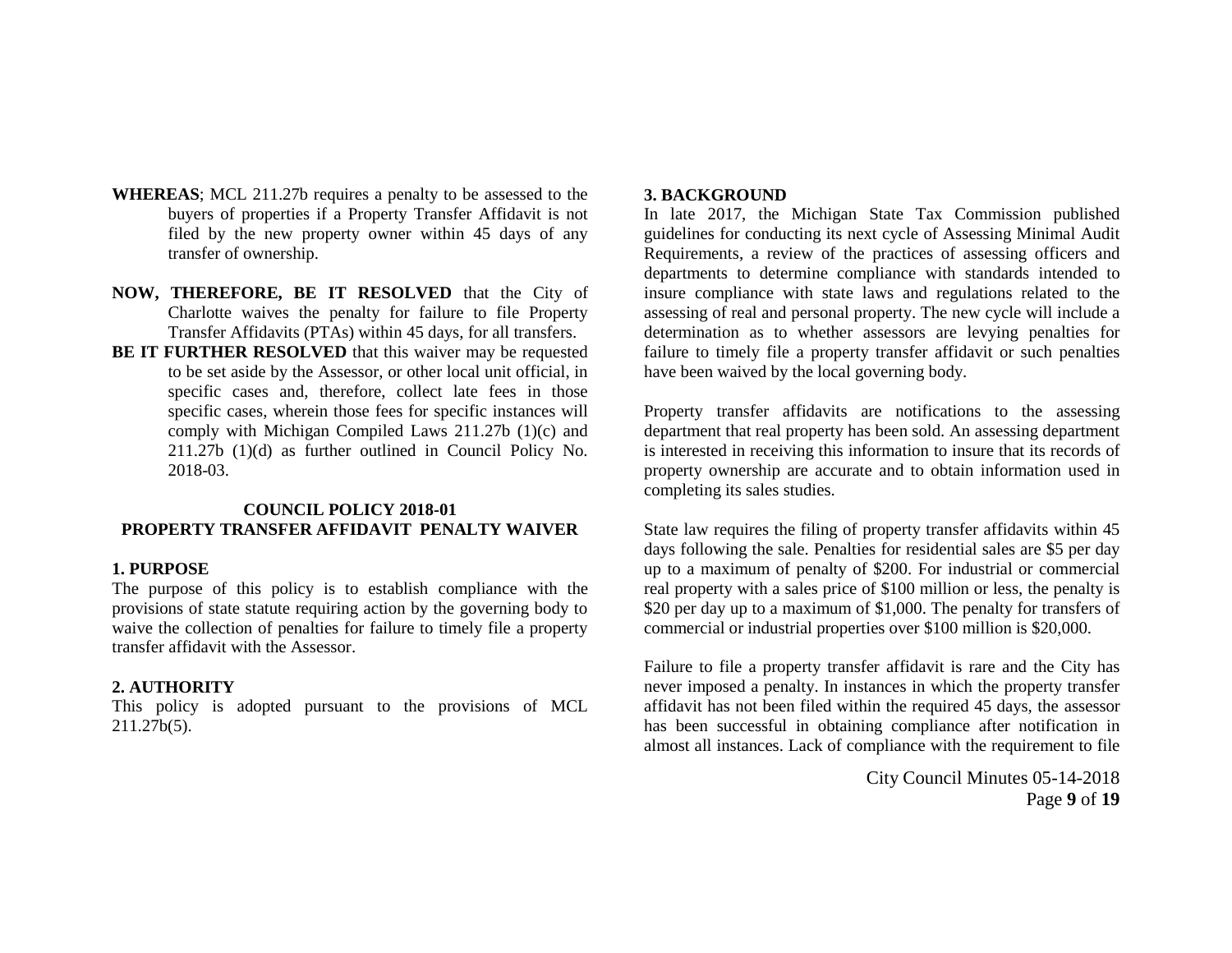a property transfer affidavit within the required 45 days has not had a significant negative impact on the assessor's ability to adequately perform sales studies or maintain assessing records.

City staff has determined that waiving the imposition of the penalty would not negatively affect the public health, safety or welfare.

### **4. WAIVER OF PENALTY**

Pursuant to the provisions of MCL 211.27b(5), the penalty for failure to file a property transfer affidavit is hereby waived.

### **5. EFFECTIVE DATE**

This policy shall become effective upon its approval by the City Council.

### **6. SUNSET DATE**

This policy shall sunset four years following its effective date.

**Council member Russo moved, supported by Dyer to approve Resolution No. 2018-44 for Council Policy No. 2018—1 to allow waiver of Property Tax Affidavit fees for late filing as presented. Carried. 7 Yes. 0 No.**

**C. CONSIDER APPROVAL OF RESOLUTION NO. 2018- 58 TO APPROVE COUNCIL POLICY NO. 2018-03 FOR AUDITING OF STATUS OF TAX EXEMPT PROPERTIES:**

**RESOLUTION NO. 2018-58 A RESOLUTION TO APPROVE COUNCIL POLICY** 

## **2018-03 REGARDING THE AUDITING OF TAX EXEMPT PROPERTIES**

- **WHEREAS,** the State Tax Commission establishes standards of compliance with the requirements of the General Property Tax Act and periodically reviews local units of government's conformance with those standards; and
- **WHEREAS,** one such requirements is a written policy related to the auditing of properties that are considered exempt from the property tax; and
- **WHEREAS,** Council Policy 2018-03 establishes practices and procedures to be followed by the City's Assessing Department to assure conformance with State Tax Commission standards regarding the regular performance of such standards; and
- **NOW, THEREFORE, BE IT RESOLVED** that Council Policy 2018-03 regarding the auditing the status of tax exempt properties is hereby approved.

## **COUNCIL POLICY NO. 2018-03 THE BOARD OF REVIEW AUDITING OF STATUS OF TAX-EXEMPT PROPERTIES**

### **1. PURPOSE**

The purpose of this policy is to establish procedures for auditing the status of tax-exempt properties.

> City Council Minutes 05-14-2018 Page **10** of **19**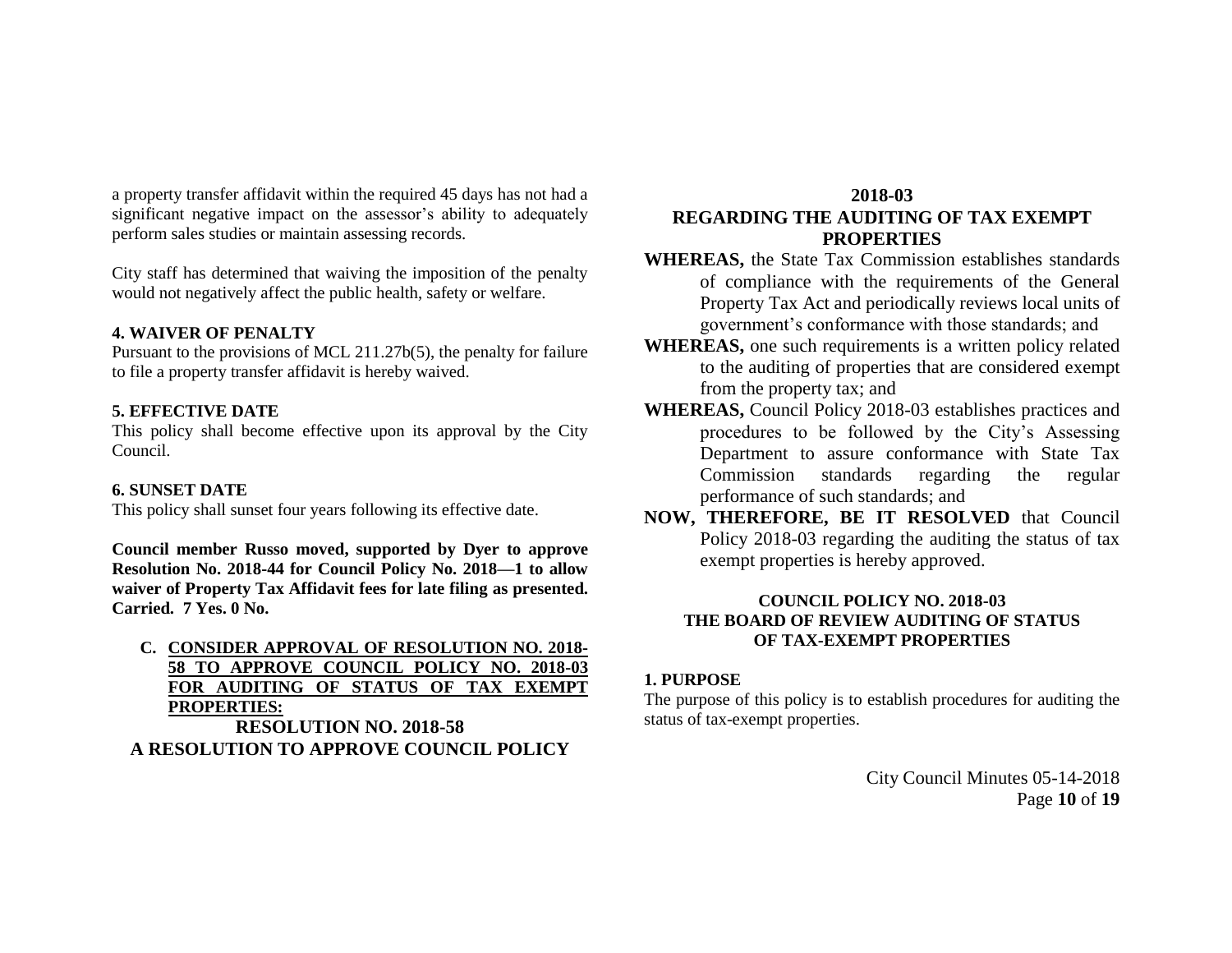### **2. AUTHORITY**

This policy is adopted pursuant to the provisions of 2.1(B) of the City Charter.

#### **3. BACKGROUND**

The State of Michigan establishes standards for review of assessing practices of municipalities and periodically audits assessing departments pursuant to a program called Audit of Minimum Assessing Requirements (AMAR). One of the standards in future AMAR reviews will be the procedures used by the Assessing Department to audit the status of properties that the Department has previously classified as exempt from property taxation.

The purpose of such a procedure is to insure the fairness and equity of assessing practices used by the City so that the burden of financing the provision of public services does not fall more heavily on taxed properties than necessary. Such a situation can occur if properties that had once been classified as tax-exempt have been converted to a use that renders them taxable but no review of their status has been undertaken.

The effect of such a situation can be minimized by establishing a procedure through which the status of tax-exempt properties is audited so as to insure that said properties still qualified for taxexempt status.

### **4. PROCEDURE**

The Assessing Department shall, to the extent feasible, assure that properties classified as tax-exempt merit said designation pursuant to

the property tax laws of the State of Michigan by employing the following procedures:

> **4.1.** The owner(s) of property requesting exempt status shall complete an application on forms prepared by the City Assessor and submit such application to the Assessor not later than March 1 of the tax year for which the exemption is requested.

> > **4.1.1.** Properties classified as tax-exempt on the effective date of this policy shall not be required to submit this application but shall be subject to all other requirements of the audit process herein established.

**4.2.** Each year in conjunction with the annual inspection of 20% of properties in the City, the Assessor shall conduct an audit of tax-exempt properties located in the geographic area(s) of the City subject to the annual inspection.

> **4.2.1.** In conducting the audit, the Assessor shall prepare and distribute to the owner(s) of property classified as tax-exempt a questionnaire. Said questionnaire shall be in such form as the Assessor determines necessary to solicit information from the owner(s) as to the use status of such property so as to verify that the use is consistent with standards contained in State statute to qualify for tax-exempt status.

> > City Council Minutes 05-14-2018 Page **11** of **19**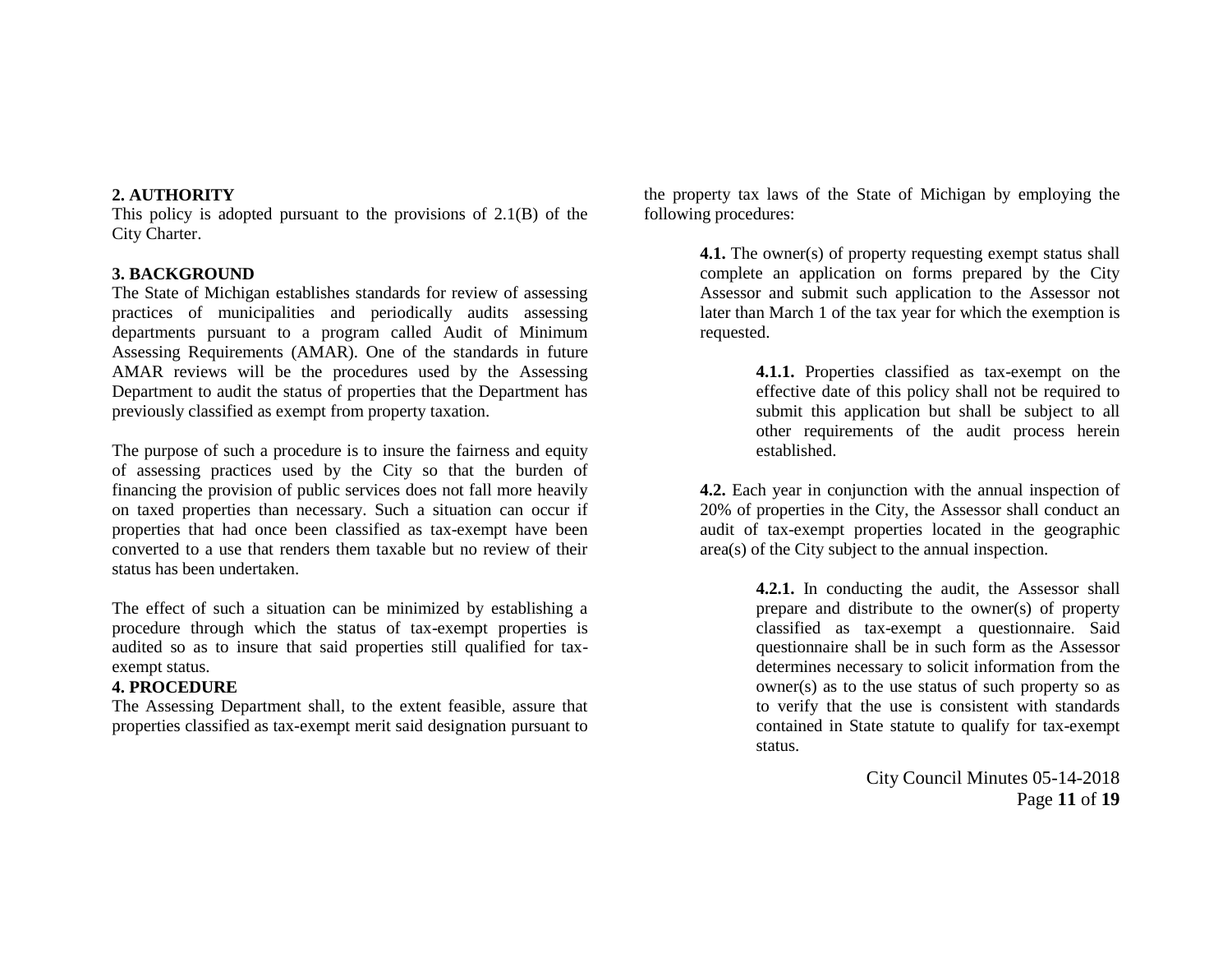**4.2.2.** If the Assessor determines that the property no longer qualifies for tax-exempt property, he or she shall change the status of the property to the appropriate class and include said property on the ad valorem roll for all subsequent tax years.

### **5. EFFECTIVE DATE**

This policy shall become effective upon its approval by the City Council.

### **6. SUNSET DATE**

This policy shall sunset four years following its effective date.

**Council member Russo moved, supported by Baker to approve Resolution No. 2018-58 to approve Council Policy No. 2018-03 regarding auditing of status of tax exempt properties as presented. Carried. 7 Yes. 0 No.**

## **D. CONSIDER APPROVAL OF RESOLUTION NO. 2018- 45 TO AUTHORIZE AN OUTDOOR CAFÉ AT 208 S. COCHRAN AVE: RESOLUTION NO. 2018 -45**

#### **A RESOLUTION TO AUTHORIZE AN OUTDOOR CAFÉ AT 208 S. COCHRAN AVENUE**

**WHEREAS,** the City of Charlotte has established policies and procedures regulating the establishment of sidewalking dining cafes in the Central Business District; and

- **WHEREAS,** the owners and operators of the Thirsty Bird Bar & Kitchen, located at 208 S. Cochran Avenue, have applied for an outdoor café permit; and
- **WHEREAS,** the City has reviewed this application and café plan and determined it is in keeping with the relevant policies and procedures; and
- **WHEREAS,** the City Council of the City of Charlotte intends that this Resolution will certify its approval of the café and may accompany any further applications, permissions or approvals that may be necessary from the Michigan Department of Transportation, the Michigan Liquor Control Commission, or other appropriate state agency.
- **THEREFORE, BE IT RESOLVED** that the City of Charlotte herby authorizes the establishment and operation of an outdoor café at 208 S. Cochran Avenue, so long as the operation complies with the City's Administrative Policy Regulating the Establishment of Outdoor Cafés in the Central Business District; and so long as the permitted activities do not create an unsafe situation, nor interfere with pedestrian movement and motor vehicle transportation and parking.

**Council member Russo moved, supported by Ridge to approve Resolution No. 2018-45 to authorize an outdoor café at 208 S. Cochran Ave. as presented. Carried. 7 Yes. 0 No.**

### **E. CONSIDER APPROVAL OF RESOLUTION NO. 2018- 47 TO AUTHORIZE USE OF CITY PARKING LOT**

City Council Minutes 05-14-2018 Page **12** of **19**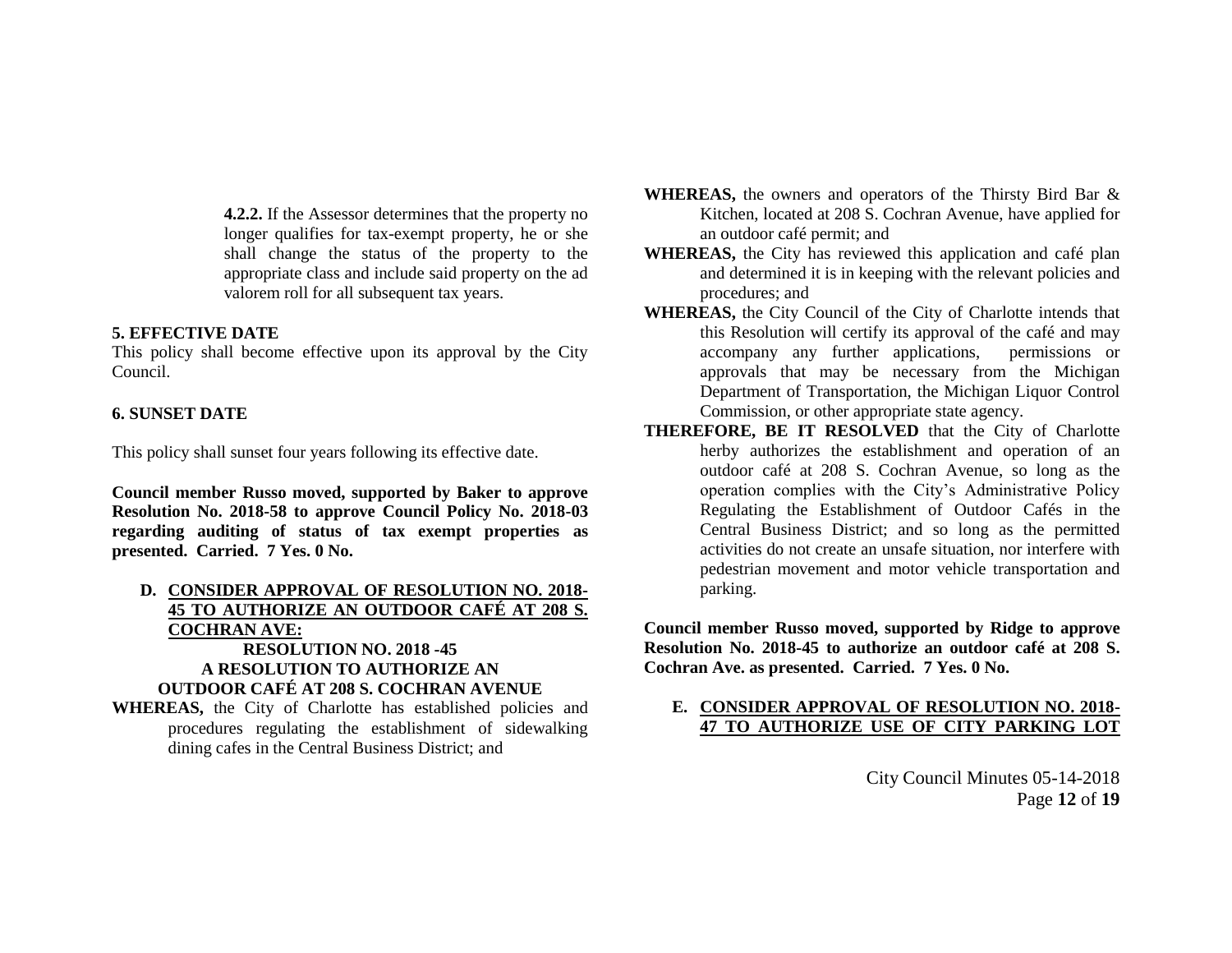### **NO. 4 FOR 'ART OF CHARLOTTE' EVENT ON JUNE 2, 2018:**

### **RESOLUTION NO. 2018 -47 A RESOLUTION TO AUTHORIZE USE OF CITY PARKING LOT NO. 4**

#### **ON JUNE 2, 2018 FOR THE 'ART OF CHARLOTTE' EVENT**

- **WHEREAS,** Windwalker Underground Gallery and other businesses in the East 100 Block of South Cochran Avenue, along with the Can Do! organization wishes to use a portion of City Parking Lot No. 4 on the evening of June 2 for a special event called Art of Charlotte; and
- **WHEREAS,** this event would include live music and visual and performance art from both community residents and Charlotte Public Schools students; and
- **WHEREAS,** the community has adopted a transformation strategy for downtown Charlotte that includes placing a greater emphasis on arts and culture.
- **THEREFORE, BE IT RESOLVED** that the City of Charlotte herby authorizes the use of City Parking Lot No. 4 on June 2, 2018 for the 'Art of Charlotte' event.

**Mayor Pro-Tem Baker moved, supported by Russo to approve Resolution No. 2018-47 to authorize use of City Parking Lot No. 4 for 'Art of Charlotte' event on June 2, 2018 as presented. Carried. 7 Yes. 0 No.**

**F. CONSIDER APPROVAL OF RESOLUTION NO. 2018- 48 TO AUTHORIZE SIGNATORIES FOR MDOT CONTRACT NO. 2018-0428:**

### **RESOLUTION NO. 2018-48 A RESOLUTION TO AUTHORIZE SIGNATORIES FOR MDOT CONTRACT NO. 2018-0428**

- **WHEREAS,** the City of Charlotte wishes to enter into an agreement with the Michigan Department of Transportation Bureau of Aeronautics; and
- **WHEREAS,** this agreement is known as MDOT Contract No. 2018- 0428; and
- **WHEREAS,** the terms of this agreement require passage of a resolution authorizing official signatories.
- **THEREFORE, BE IT RESOLVED** that the City of Charlotte herby authorizes Mayor Tim Lewis and City Clerk Ginger Terpstra to sign MDOT Contract No. 2018-0428, as well as supporting documents that include necessary certifications and assurances.

**Council member Ridge moved, supported by Johnston to approve Resolution No. 2018-48 to authorize signatories for MDOT Contract No. 2018-0428 as presented. Carried. 7 Yes. 0 No.**

### **G. CONSIDER APPROVAL OF RESOLUTION NO. 2018- 49 TO AUTHORIZE MDOT CONTRACT NO. 2018- 0428:**

### **RESOLUTION NO. 2018-49 A RESOLUTION TO APPROVE MDOT CONTRACT NO. 2018-0428**

City Council Minutes 05-14-2018 Page **13** of **19**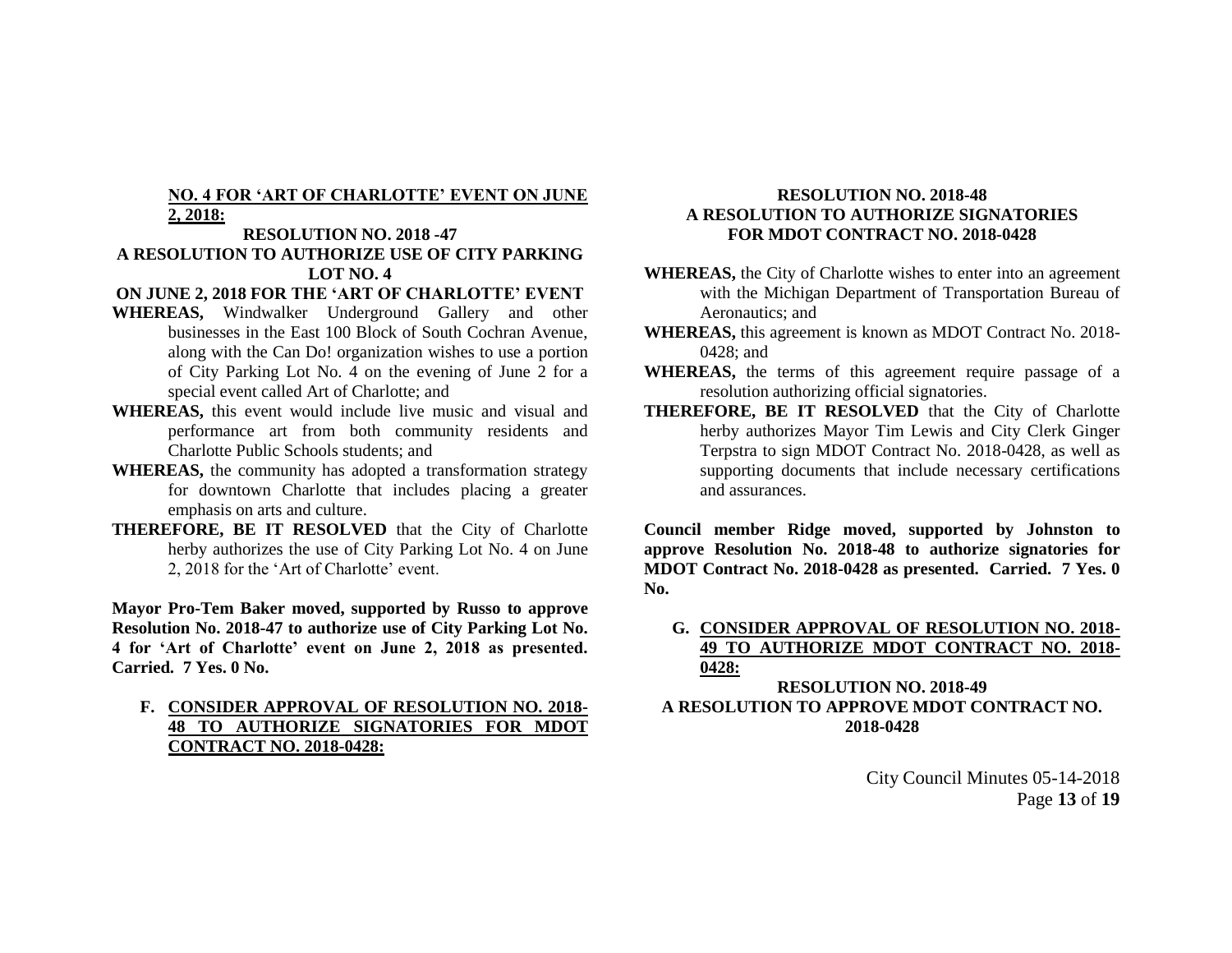- **WHEREAS,** the City of Charlotte wishes to update the Master Plan and Airport Layout Plan for Fitch H. Beach Municipal Airport; and
- **WHEREAS,** funding is available for this project from the Federal Aviation Administration on Michigan Department of Transportation Bureau of Aeronautics; and
- **WHEREAS,** MDOT Contract No. 2018-0428 is agreement between the City of Charlotte and the Michigan Department of Transportation Bureau of Aeronautics allocating these available funds to this specific project.
- **THEREFORE, BE IT RESOLVED** that the City of Charlotte City Council hereby approves the agreement known as MDOT Contract No. 2018-9428 and authorizes its execution.

**Council member Ridge moved, supported by Mitchell to approve Resolution No. 2018-49 to authorize MDOT Contract No. 2018- 0428 as presented. Carried. 7 Yes. 0 No.**

### **INTRODUCTION OF RESOLUTIONS AND ORDINANCES:**

**A. CONSIDER FIRST READING OF RESOLUTION NO. 2018-54 FY 2018/2019 ANNUAL BUDGET AND SET PUBLIC HEARING FOR MAY 29, 2018: RESOLUTION NO. 2018-54**

**A RESOLUTION TO APPROVE THE BUDGET FOR THE FISCAL YEAR THAT BEGINS JULY 1, 2018, TO SET RATES OF TAXATION AND TO AUTHORIZE OTHER RELATED ACTIONS.**

- **WHEREAS,** in accordance with the provisions of the City Charter, the City Manager submitted to Council a proposed budget for the fiscal year commencing July 1, 2018 and ending June 30, 2019; and
- **WHEREAS,** Council members have reviewed the proposed budget and the Council has availed itself of opportunities to be informed about its contents, to discuss the spending plan for the City, to debate its implications and to offer amendments to the budget; and
- **WHEREAS,** in accordance with state statute and the Charter and after proper notice, the Council conducted a public hearing on the proposed budget on May 29, 2018 at which time comments on the proposed budget were considered; and
- **NOW, THEREFORE, BE IT RESOLVED** that the estimated revenues for the fiscal year are hereby accepted by the City Council as followed:

| 101 | General Fund               |             | \$6,244,740 |
|-----|----------------------------|-------------|-------------|
|     | <b>Taxes</b>               | \$3,176,550 |             |
|     | Licenses & Permits         | 54,070      |             |
|     | Intergovernmental          | 1,187,400   |             |
|     | Charges<br>for             | 748,700     |             |
|     | <b>Services</b>            |             |             |
|     | Fines & Forfeitures        | 26,700      |             |
|     | Investment Income          | 15,000      |             |
|     | <b>Other Revenue</b>       | 562,100     |             |
|     | <b>Interfund Transfers</b> | 474,220     |             |
| 202 | Major Street Fund          |             | 1,341,200   |
| 203 | <b>Local Street Fund</b>   |             | 397,205     |
| 230 | Police<br>Drug             |             | 2,550       |

City Council Minutes 05-14-2018

Page **14** of **19**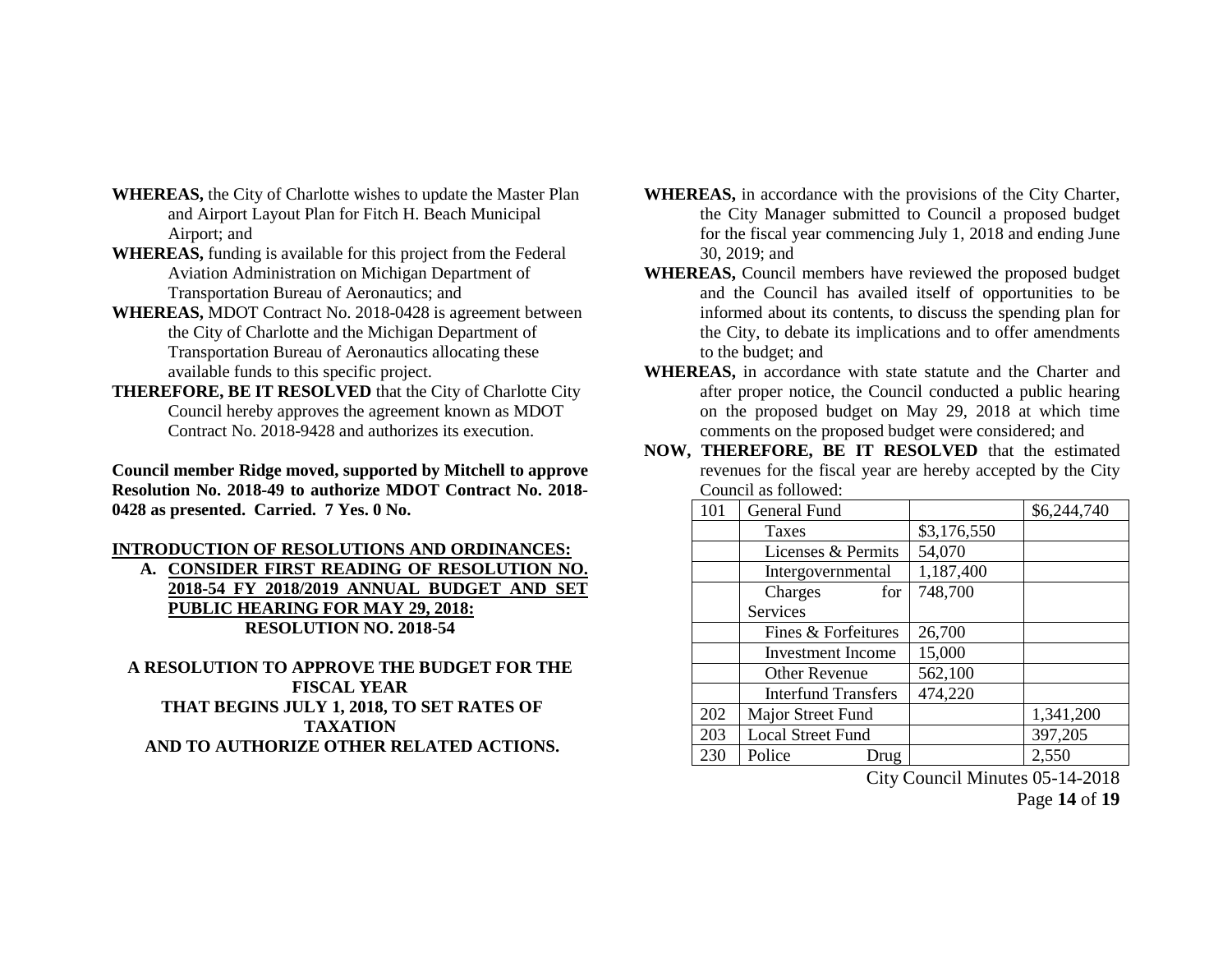|     | <b>Enforcement Fund</b>     |           |
|-----|-----------------------------|-----------|
| 240 | Police Training Fund        | 10,300    |
| 260 | <b>DDA</b> Fund             | 33,285    |
| 261 | <b>LDFA</b> Fund            | 5,000     |
| 270 | <b>Industrial Park Fund</b> | 8,365     |
| 280 | <b>Airport Fund</b>         | 278,310   |
| 290 | Federal &<br><b>State</b>   | 218,000   |
|     | Grants Fund                 |           |
| 330 | Facility<br>2008            | 197,700   |
|     | Building & Site Fund        |           |
| 500 | Recycling Fund              | 68,120    |
| 500 | Water and Sewer             | 3,912,600 |
|     | Fund                        |           |
|     | <b>Water Revenue</b>        | 1,560,800 |
|     | <b>Sewer Revenue</b>        | 2,338,000 |
|     | <b>Other Revenue</b>        | 13,800    |
| 601 | Motor Vehicle Pool          | 454,100   |
|     | Fund                        |           |

**AND BE IT FURTHER RESOLVED,** that expenditures for the fiscal year are hereby authorized for the various funds in the following amounts:

| 101 | General Fund         |             | \$6,583,479 |
|-----|----------------------|-------------|-------------|
|     | General              | \$1,191,339 |             |
|     | Government           |             |             |
|     | <b>Public Safety</b> | 4,068,510   |             |
|     | <b>Public Works</b>  | 667,000     |             |
|     | Community<br>&       | 221,820     |             |

|     | Economic Dev.                |         |           |
|-----|------------------------------|---------|-----------|
|     | Parks<br>&                   | 373,850 |           |
|     | Recreation                   |         |           |
|     | Operating                    | 60,960  |           |
|     | <b>Transfers</b>             |         |           |
| 202 | Major Street Fund            |         | 1,801,420 |
| 203 | <b>Local Street Fund</b>     |         | 397,205   |
| 230 | Police<br>Drug               |         | 2,000     |
|     | <b>Enforcement Fund</b>      |         |           |
| 240 | Police Training              |         | 9,500     |
|     | Fund                         |         |           |
| 260 | <b>DDA</b> Fund              |         | 28,020    |
| 261 | <b>LDFA</b> Fund             |         | 506,350   |
| 270 | Park<br>Industrial           |         | 33,025    |
|     | Fund                         |         |           |
| 280 | <b>Airport Fund</b>          |         | 278,310   |
| 290 | Federal &<br><b>State</b>    |         | 218,000   |
|     | <b>Grants Fund</b>           |         |           |
| 330 | 2008<br>Facility             |         | 197,700   |
|     | Building $\&$<br><b>Site</b> |         |           |
|     | Fund                         |         |           |
| 500 | Recycling Fund               |         | 68,120    |
| 500 | Water and Sewer              |         | 4,158,110 |
|     | Fund                         |         |           |
| 601 | Motor Vehicle Pool           |         | 603,500   |
|     | Fund                         |         |           |

City Council Minutes 05-14-2018 Page **15** of **19**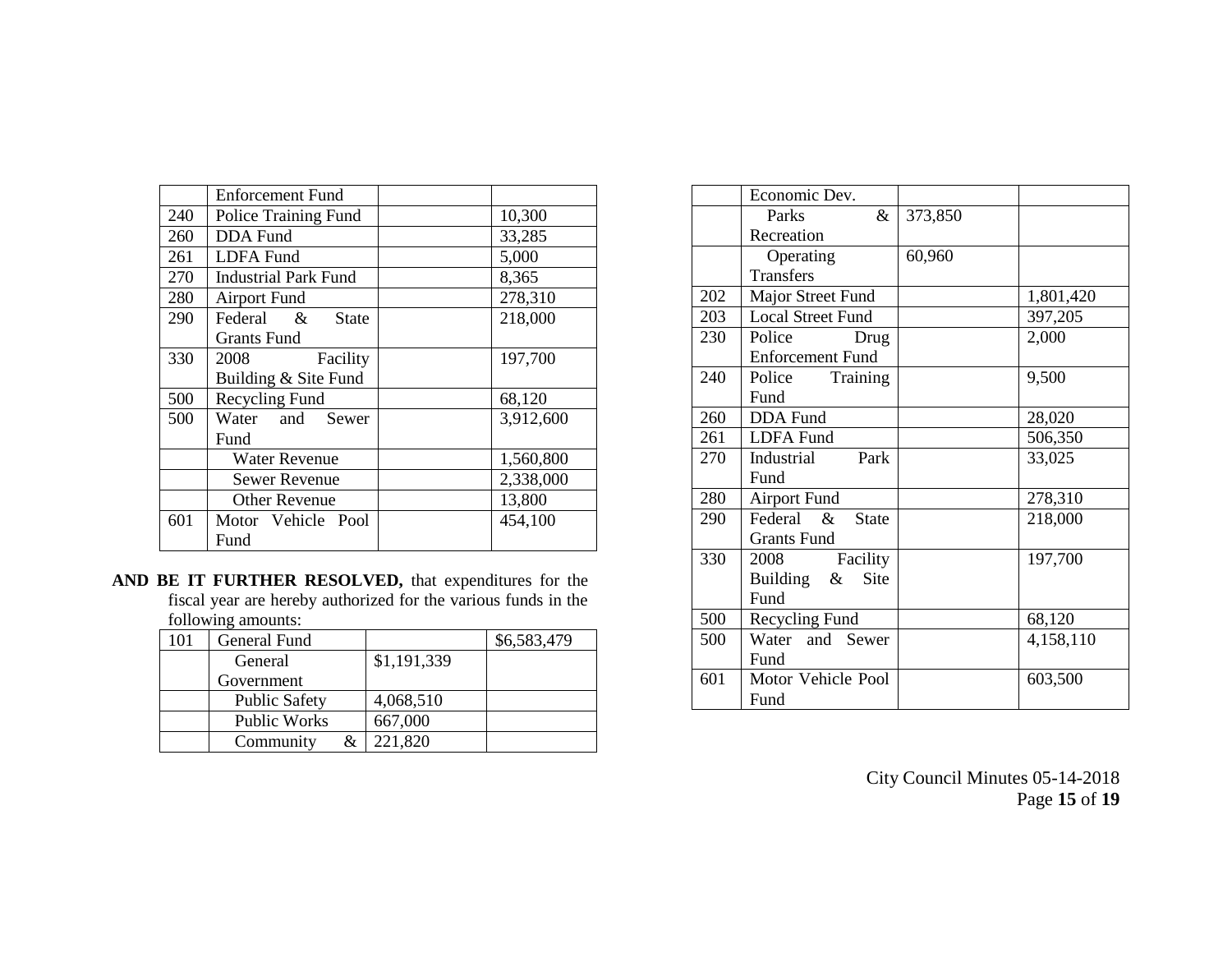- **AND BE IT FURTHER RESOLVED**, that 14.2913 mills be levied on the taxable valuation as equalized for general operating requirements of the City;
- **AND BE IT FURTHER RESOLVED,** that .1000 mills be levied on the taxable valuation as equalized for yard waste collection;
- **AND BE IT FURTHER RESOLVED**, that .9000 mills be levied on the taxable valuation as equalized to cover the November 2018 and May 2019 principal and interest payments of the General Obligation Unlimited Tax Refunding Bonds, Series 2017, which refunded the 2008 Building Facility & Site bonds approved by the electorate on November 6, 2007;
- **AND BE IT FURTHER RESOLVED,** that 2.0 mills be levied on the taxable valuation as equalized for parcels within the Downtown Development Authority (DDA) district, which taxes will be revenues of the DDA fund;
- **AND BE IT FURTHER RESOLVED,** that all taxes and special assessments levied on the City tax roll shall be assessed a 1% property tax administration fee;
- **AND BE IT FURTHER RESOLVED**, that the City Manager is hereby authorized to grant wage increases for non-union employees within authorized budget allowances;
- **AND BE IT FURTHER RESOLVED,** that within the General Fund, \$200,000 is reserved and assigned for retiree health insurance and \$105,000 is reserved and non-spendable as prepaids and inventory;
- **AND BE IT FUTHER RESOLVED,** that the City Manager is hereby authorized to make budgetary transfers within a fund or between funding centers within a fund, is such exist, and

that all other transfers be approved only by further action of the Council pursuant to the provisions of the Michigan Uniform Budgeting and Accounting Act.

Council member Ridge stated that she would like the office furniture for Chief Sherman added back into the budget that was taken out in a previous budget year. She asked that money be set aside for a Master Plan update or to start the planning stages of such.

City Manager Guetschow explained that there is a timing sequence for this on the Redevelopment Ready Community Plan.

Council member Ridge stated that she would like to use the \$13,000 set aside for the five year Park Master Plan somewhere else.

Council member Dyer would like to see the City fund their portion of the Recreation Director that was presented by the school at a previous meeting in the amount of \$15,000.00.

City Manager Guetschow stated that in order to do this there would be a contract between the city and the school for this relationship.

**Mayor Pro-Tem Baker moved, supported by Dyer to approve first reading of Resolution No. 2018-54 FY 2018/2019 Annual Budget and set public hearing for May 29, 2018 presented. Carried. 7 Yes. 0 No.**

## **B. CONSIDER APPROVAL OF FIRST READING OF RESOLUTION NO. 2018-55 AUTHORIZING**

City Council Minutes 05-14-2018 Page **16** of **19**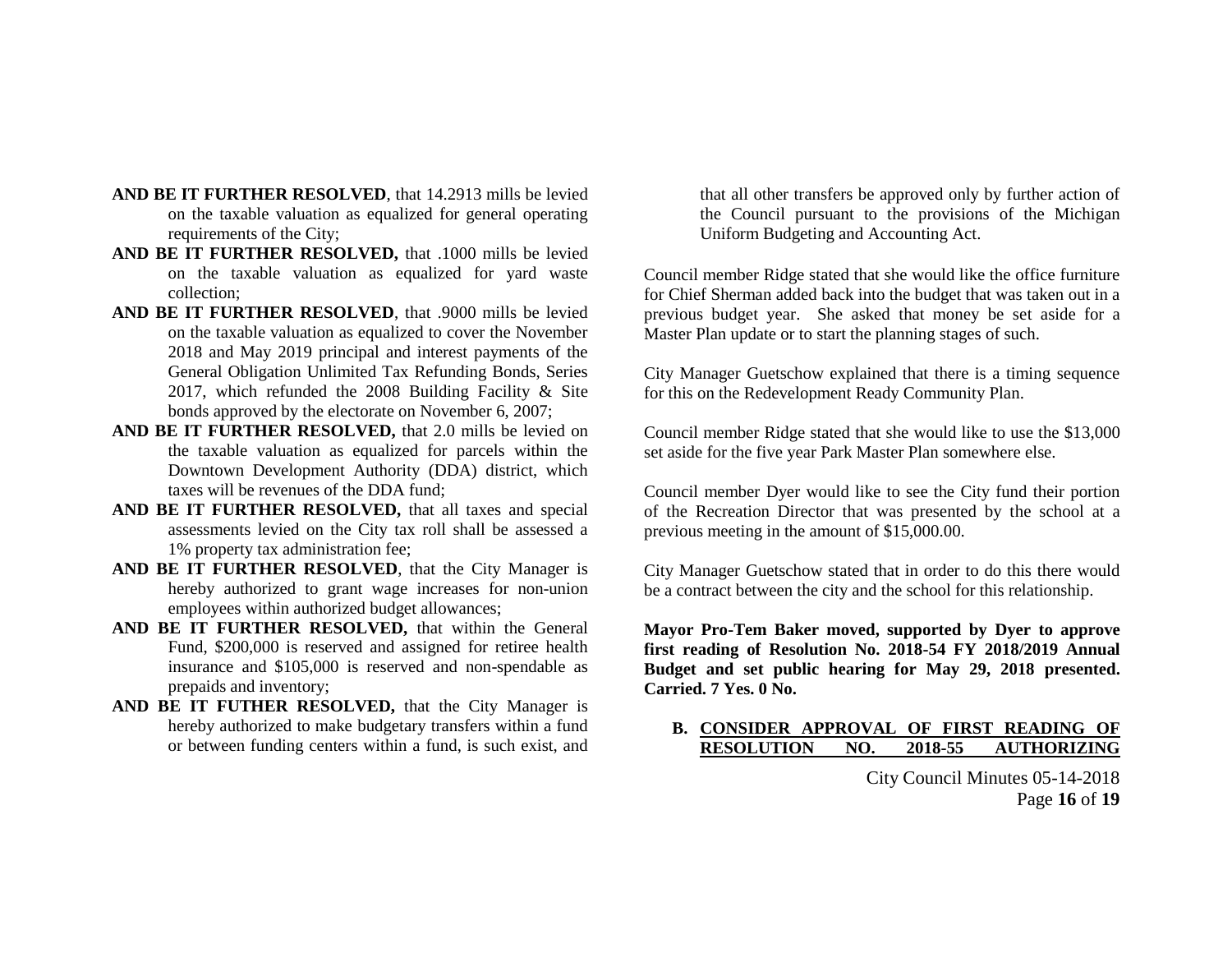## **CHARLOTTE CELEBRATES ACTIVITIES JUNE 14- 17, 2018:**

### **RESOLUTION NO. 2018 –55 AUTHORIZING CHARLOTTE CELEBRATES ACTIVITIES JUNE 14-17, 2018**

- **WHEREAS,** Charlotte Celebrates is a community-based, organized event that is to be held June 14 to 17, 2018; and,
- **WHEREAS,** the Charlotte Celebrates committee is responsible for organizing these events that contribute to community-wide fellowship, benevolence, and welfare; and
- **WHEREAS,** the Committee in conjunction with City Administration, have planned events that require the use and closure of certain public facilities, streets and right of ways; and
- **WHEREAS,** the Committee has requested that the Charlotte City Council approve the following requests and conditions, including assistance with street closures:
	- 1. Closure of South Cochran Avenue in the 100 and 200 blocks, and East & West Lovett Streets in the 100 blocks to through traffic from 4 p.m. to 8:30 p.m. on Thursday, June 14, 2018 for Touch-A-Truck.
	- 2. Closure of South Cochran Avenue in the 100, 200 and 300 blocks, and East & West Lovett Streets in the 100 blocks to through traffic from 5 p.m. to 9:30 p.m. on Friday, June 15, 2018 for the Charlotte Celebrates Car Show.
- 3. Temporary closures of portions of certain local streets for the United Way's Color's United 5K running event on the morning of Saturday, June 16, 2018.
- 4. Authorization for the use of Fitch H. Beach Municipal Airport for the annual Father's Day Fly-In and Pancake Breakfast at the airport the morning of June 17, 2018.
- 5. Authorization for the closure of a portion of City Parking Lot #1, adjacent to Beach Market, on the evenings of June 14, June 15 and June 16 in conjunction with entertainment and refreshment events at Beach Market.
- 6. Authorization for the city to supply whatever closing signs and barricades it has available for the street closures. Other signs will be the responsibility of the event committee.
- 7. Authorization for the city Department of Public Works to place the required barricades as needed and designated by the Charlotte Police Department.
- 8. Authorization for the Charlotte Police Department to provide assistance for traffic diversion as necessary for the above-mentioned events.
- **WHEREAS,** the City Council of the City of Charlotte determines these temporary street closings and other conditions are in the best interests of the community.
- **NOW, THEREFORE, BE IT RESOLVED,** that these street closures at the specified times be granted and carried out in accordance with those permissions issued by the Michigan Department of Transportation; and,

City Council Minutes 05-14-2018 Page **17** of **19**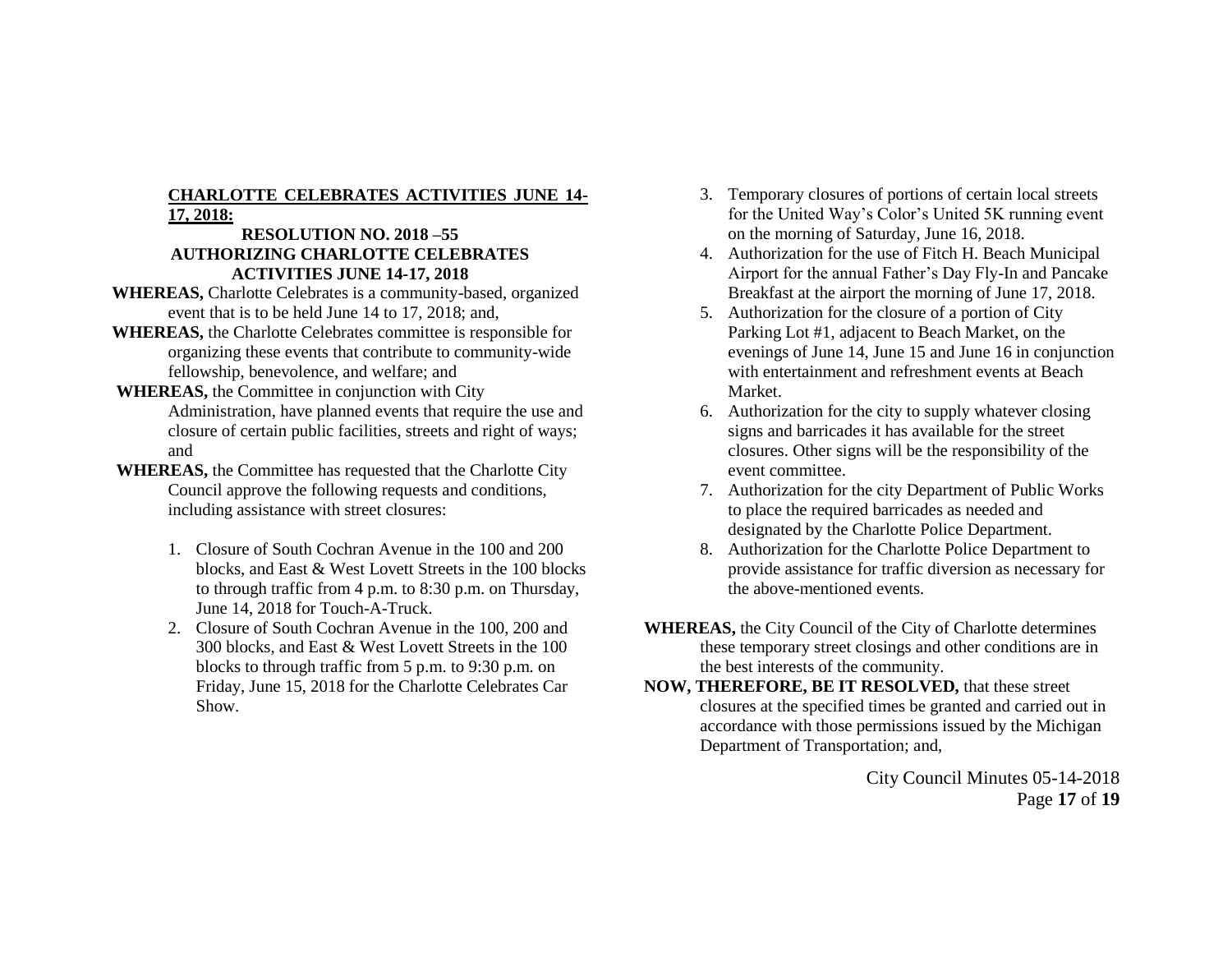**BE IT ALSO RESOLVED,** that the city Department of Public Works and Charlotte Police Department provide the authorized assistance as outlined above.

**Council member Johnston moved, supported by Mitchell to approve first reading of Resolution No. 2018-55 Celebrate Charlotte as presented. Carried. 7 Yes. 0 No.**

**C. CONSIDER APPROVAL OF FIRST READING RESOLUTION NO. 2018-56 PREIN & NEWHOF PROFESSIONAL SERVICES CONTRACT FOR PLANNING SERVICES AT FITCH H. BEACH MUNICIPAL AIRPORT: RESOLUTION NO. 2018 -56**

# **A RESOLUTION TO APPROVE AN AGREEMENT FOR PROFESSIONAL**

#### **PLANNING SERVICES FROM PREIN & NEWHOF**

- **WHEREAS,** the City of Charlotte wishes to update the Master Plan and Airport Layout Plan for Fitch H. Beach Municipal Airport; and
- **WHEREAS,** funding is available for this project from the Federal Aviation Administration on Michigan Department of Transportation Bureau of Aeronautics; and
- **WHEREAS,** the airport consulting firm Prein & Newhof has been chosen to perform the services associated with these updates; and
- **WHEREAS,** the City and Prein & Newhof must execute a contract specifying the terms under which this work shall be performed.

**THEREFORE, BE IT RESOLVED** that the City of Charlotte City Council hereby approves the agreement with Prein & Newhof for professional airport planning services related to the Fitch H. Beach Municipal Airport ALP Update.

**Mayor Pro-Tem Baker moved, supported by Ridge to approve first reading of Resolution No. 2018-56 Prein & Newhof Professional Services Contract for Planning Services at Fitch H. Beach Municipal Airport as presented. Carried. 7 Yes. 0 No.**

### **COMMUNICATIONS AND COMMITTEE REPORTS CITY ATTORNEY REPORT:** None.

**CITY MANAGER REPORT:** City Manager Guetschow stated that the March end financial statement has been distributed at this meeting. They should be receiving the April financial statement at the next meeting. He stated that options are being explored to handle accounts payable in the future and may cause the report that council is accustomed to change a bit. He reported that a great deal of time has been spent focusing on banking relationships and investing with the City Clerk.

### **COUNCILMEMBER COMMITTEE REPORTS:**

• Council member Ridge reported that the Recreation Co-Op met last Thursday. She stated that the softball field construction has begun and should be completed by June  $30<sup>th</sup>$ . They are currently working on some grant clean-up. She stated that the five year recreation co-op plan is on file with the DNR. Another needs to be filed by early fall.

> City Council Minutes 05-14-2018 Page **18** of **19**